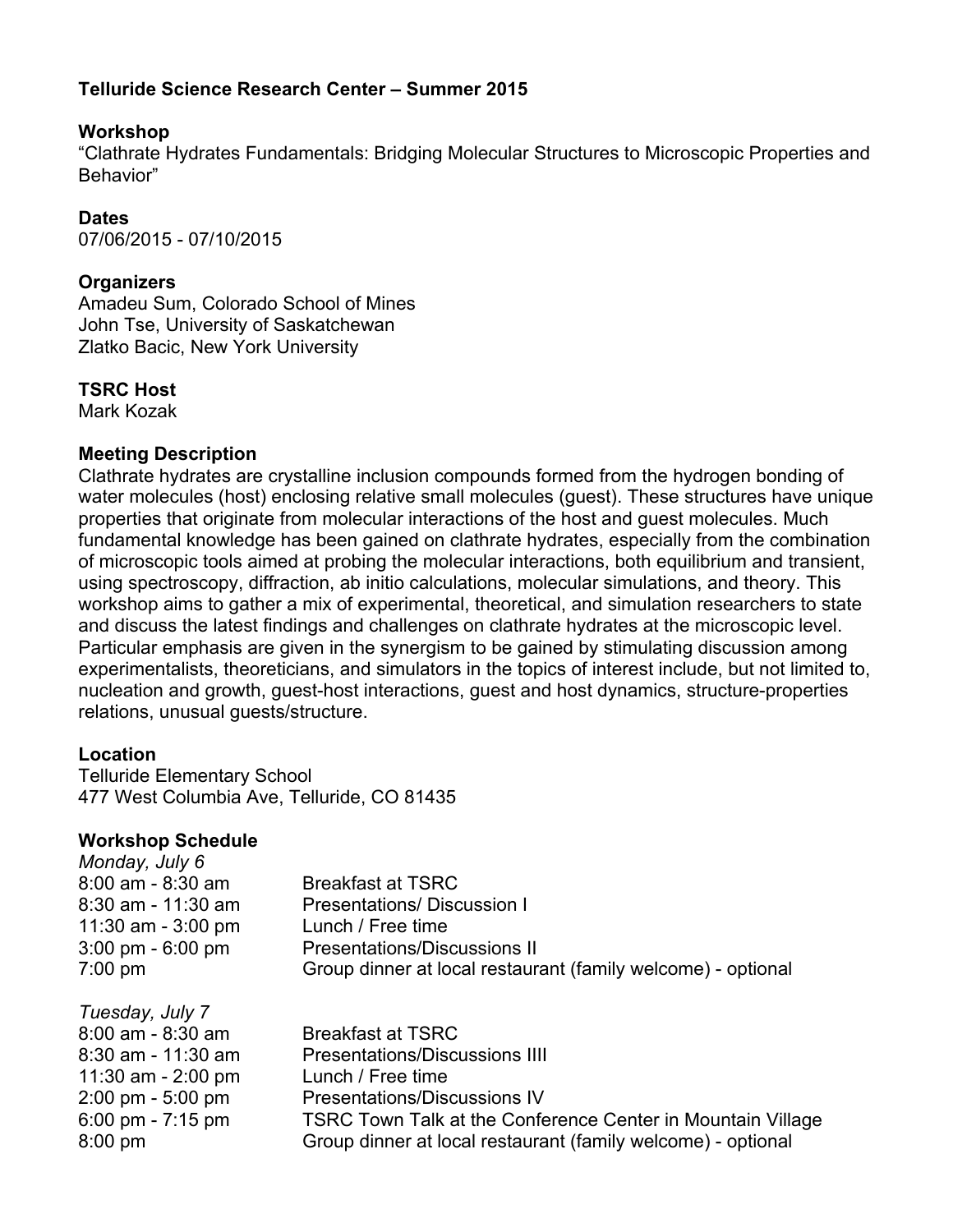| Morning free for hiking/free-time                         |
|-----------------------------------------------------------|
| Presentations/Discussions V                               |
| TSRC Picnic @ Telluride Elementary School, under the tent |
|                                                           |

| Thursday, July 9                    |                                                              |
|-------------------------------------|--------------------------------------------------------------|
| $8:00$ am - $8:30$ am               | <b>Breakfast at TSRC</b>                                     |
| $8:30$ am - 11:30 am                | <b>Presentations/Discussions VI</b>                          |
| 11:30 am - 3:00 pm                  | Lunch / Free time                                            |
| $3:00 \text{ pm} - 6:00 \text{ pm}$ | <b>Presentations/Discussions VII</b>                         |
| $7:00$ pm                           | Group dinner at local restaurant (family welcome) - optional |

#### **Presentations/Discussions I – Session chair: TBD**

| Paul Brumby        | "Equilibrium cage occupancies of SI methane hydrate by Gibbs ensemble                                             |
|--------------------|-------------------------------------------------------------------------------------------------------------------|
|                    | Monte Carlo simulation"                                                                                           |
| Satoshi Takeya     | "Distribution of guest molecules within clathrate hydrate cages determined<br>by powder X-ray diffraction method" |
| <b>Fulong Ning</b> | "Mechanical Instability of Polycrystalline Methane Hydrates: Enlightenment<br>from MD Simulation"                 |

## **Presentations/Discussions II – Session chair: TBD**

| Peter Felker  | "Translation-Rotation Dynamics of Clathrate-Entrapped Dihydrogen                                                                    |
|---------------|-------------------------------------------------------------------------------------------------------------------------------------|
|               | Clusters"                                                                                                                           |
| Lorenzo Ulivi | "Experiments on Hydrogen Clathrates: Formation, Stoichiometry and                                                                   |
|               | <b>Quantum Dynamics"</b>                                                                                                            |
| Zlatko Bacic  | "Molecular hydrogen in clathrate hydrates: quantum dynamics, condensed-<br>phase effects, and inelastic neutron scattering spectra" |
|               |                                                                                                                                     |

#### **Presentations/Discussions III – Session chair: TBD**

Barbara Wyslouzil "Following ice and clathrate formation on the microsecond timescale"

Niall English "MD simulation of clathrate-hydrate crystallisation and hydrate equilibrium time-dependent properties" Amadeu Sum "Nucleation of Clathrate Hydrates: How Far Have Has the Field Advanced?"

## **Presentations/Discussions IV – Session chair: TBD**

| Sotiris Xantheas | "Structure, gas accommodation and dynamical processes in clathrate<br>hydrates lattices"                                 |
|------------------|--------------------------------------------------------------------------------------------------------------------------|
| J. Paul Devlin   | "HX molecules in clathrate-hydrate small cages: Controlling defect<br>populations and formation rates with strong acids" |
| Motoi Yamada     | "Vibrational analysis of guest molecule in clathrate hydrate with density<br>functional theory"                          |

## **Presentations/Discussions V – Session chair: TBD**

| <b>Arnaud Desmedt</b> | "Tuning the acidity of THF clathrate hydrates for improving hydrogen |
|-----------------------|----------------------------------------------------------------------|
|                       | storage properties"                                                  |
| Toshiaki litaka       | "Vibrational properties of rare gas hydrate"                         |